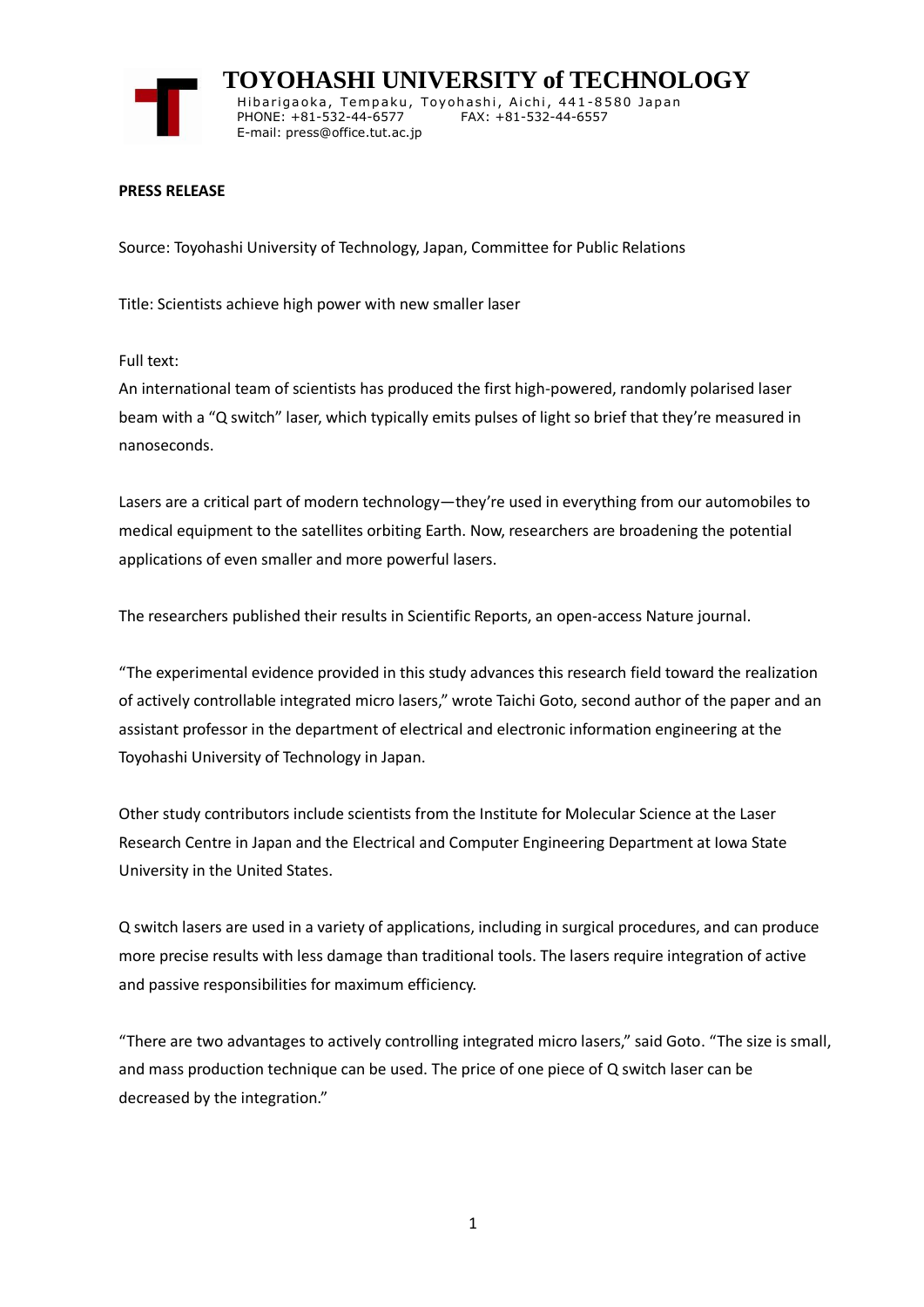

 **TOYOHASHI UNIVERSITY of TECHNOLOGY** Hibarigaoka, Tempaku, Toyohashi, Aichi, 441-8580 Japan PHONE: +81-532-44-6577 FAX: +81-532-44-6557 E-mail: press@office.tut.ac.jp

A technique called Q switching produces short but high-powered pulse outputs. As in other lasers, an electric current excites electrons in a laser medium--in this case, it's a crystal used in solid-state lasers--and emits the resulting energy as amplified light. The light can be polarized in one direction or another, but it's nearly impossible to change the randomly polarized light in a small Q switch laser.

Goto and his team used Q switching, along with a laser a tenth of the size of an American penny, to produce a laser beam ten times more powerful than previously reported with a larger laser.

Along with the change of laser size, the researchers also adjusted the magnetic material through which the light travels and amplifies to a more powerful pulse. With the addition of a neodymium-yttrium-aluminum-garnet, Goto could use magneto-optics to better control how the light moves within the laser cavity.

The short pulses allow the researchers to change the polarization of the laser through manipulation of the photons comprising the light. Instead of a constant light, each pulse can be switched. The laser size means the energy punches out, instead of dissipating as it travels inside the system.

The researchers plan to increase the peak power of their system, according to Goto. They also plan to apply the system as an integrated micro laser for further testing.

Further information Toyohashi University of Technology 1-1 Hibarigaoka, Tempaku, Toyohashi, Aichi Prefecture, 441-8580, JAPAN Inquiries: Committee for Public Relations E-mail: press@office.tut.ac.jp

Toyohashi University of Technology founded in 1976 as a National University of Japan is a research institute in the fields of mechanical engineering, advanced electronics, information sciences, life sciences, and architecture.

Website[: https://www.tut.ac.jp/english/](https://www.tut.ac.jp/english/)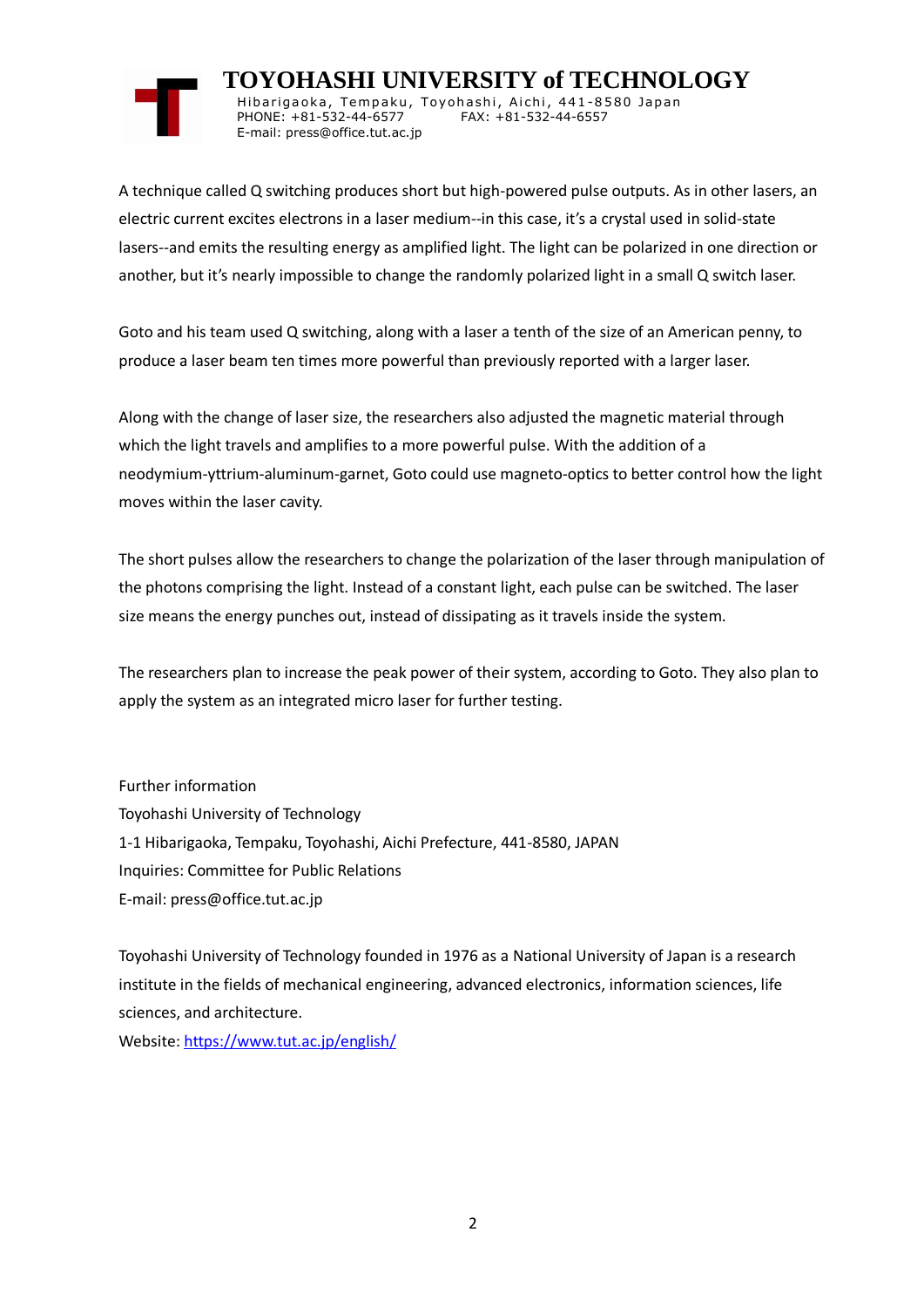

Caption: The first high-powered, randomly polarized laser beam with a "Q switch" laser. Optical pulses were controlled by electrical signals.



Caption: Obtained optical pulse. The peak power was about 1 kW. The pulse width was 25 ns.